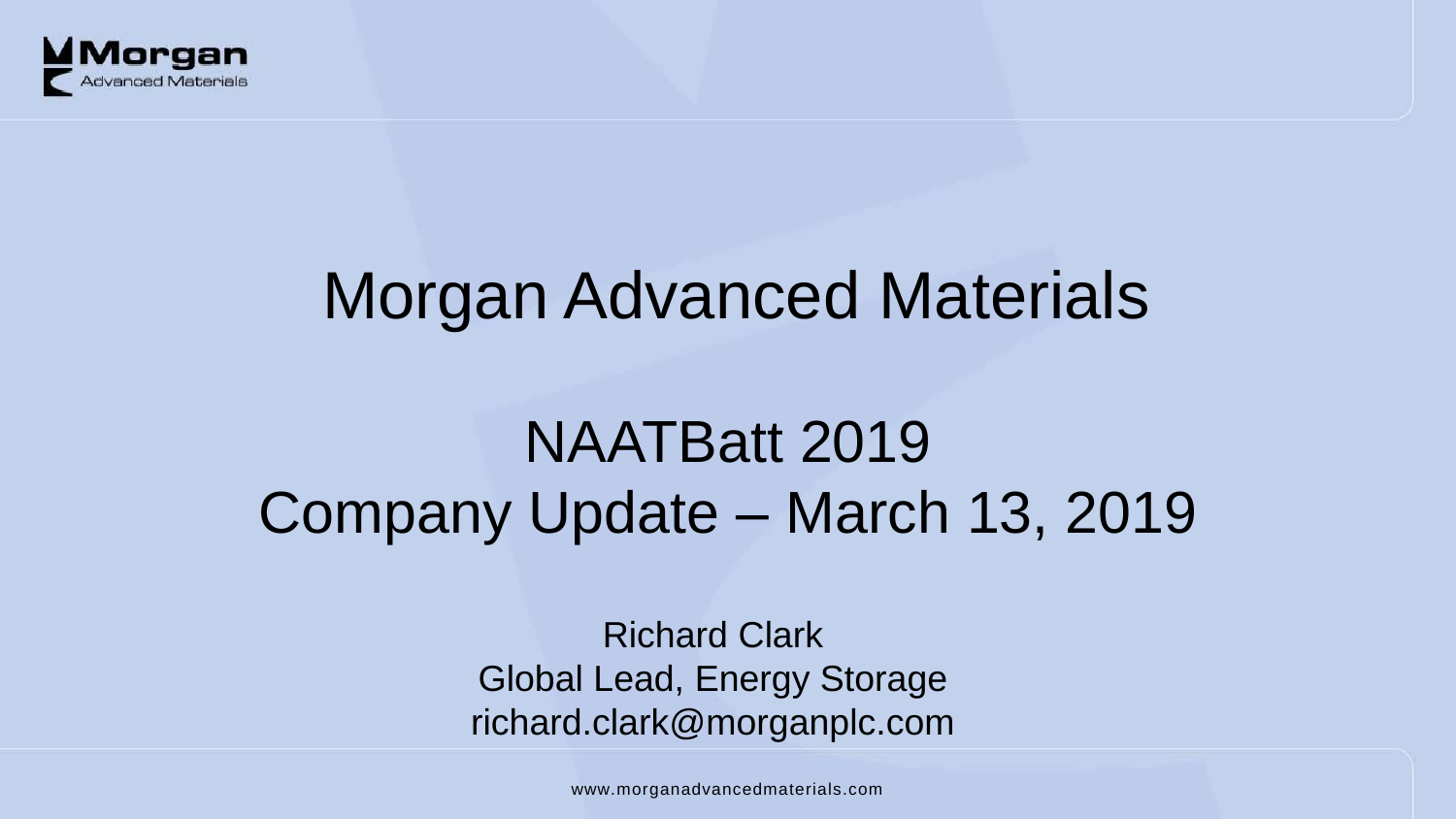## Morgan Advanced Materials (LON: MGAM)



Approximately 8,800 employees Manufacturing in over 30 countries Selling into more than 100 countries 2018 revenue GBP1.03 billion



- 
- Transportation
- Petrochemical and Chemical
- **Energy**
- **Semiconductor** and Electronics
- **Security and Defence**
- **Healthcare**

Primary markets addressed (% by 2018 revenue)

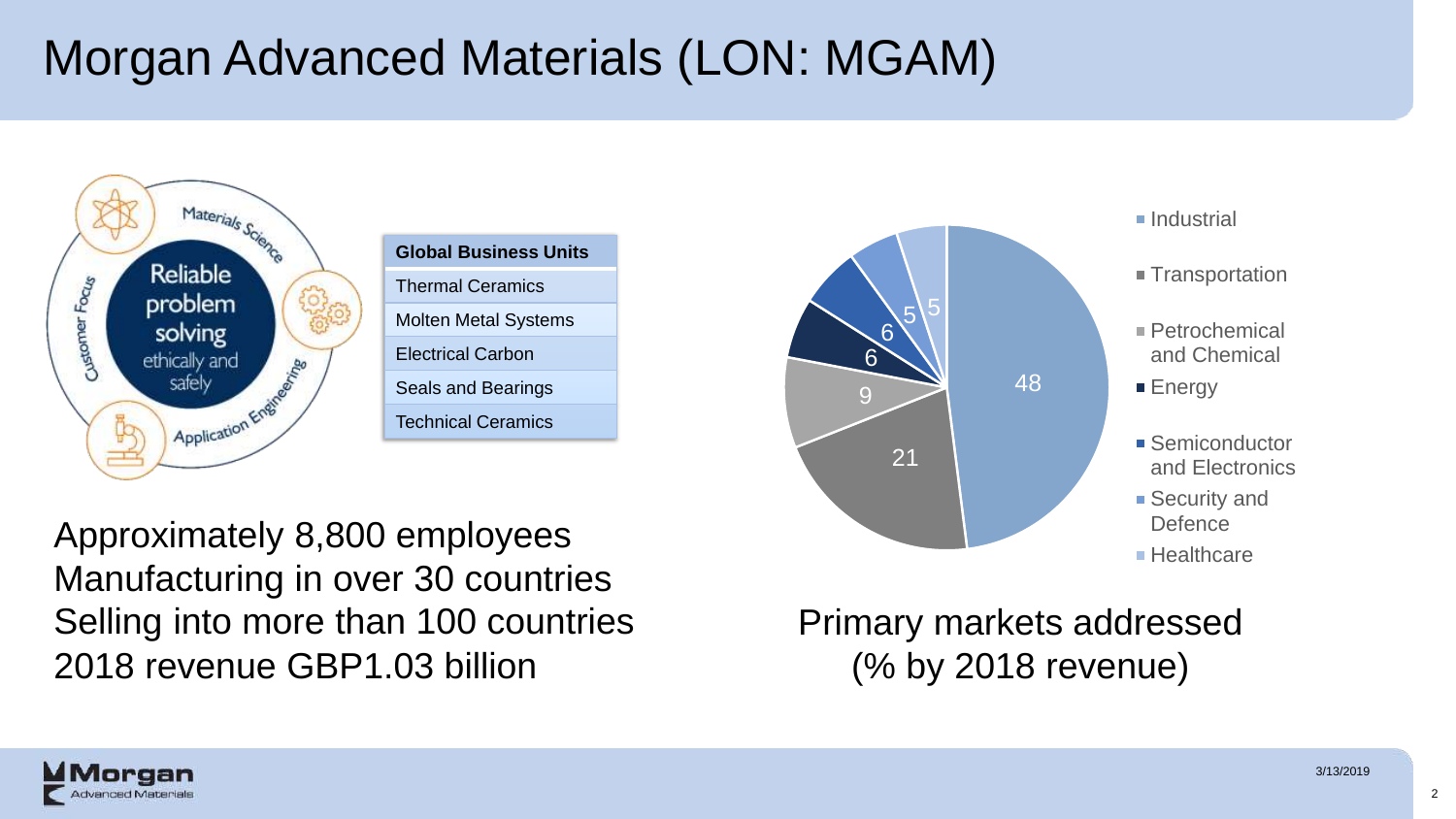### What's the deal with thermal runaway....

#### **Parameters for tests:**

- Module with 24 prismatic NMC cells
- Two cells are grouped together to form an element
- Each element separated by material sheets
- One element within the module was overcharged until thermal runaway occurred
- 100% SOC for all cells within module
- All inherent safety features disabled



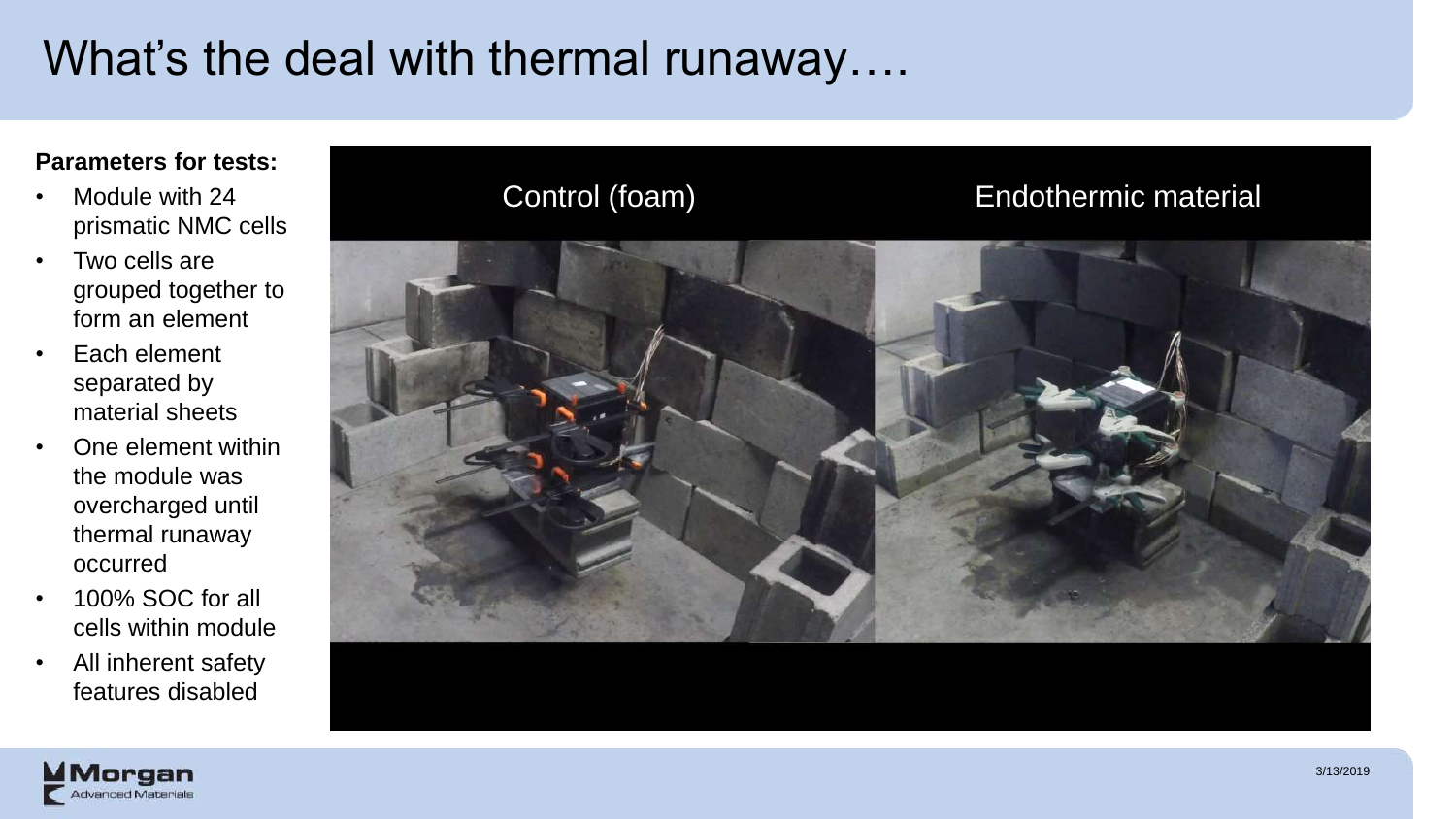Morgan's suite of solutions for prevention or mitigation of the effects of a thermal runaway event





Prismatic/cylindrical:

- Superwool EST Block
- Superwool EST Paper

#### Pouch:

organ

**Advanced Materials** 

Superwool EST **Compression Paper** 

- **Superwool Papers**
- Mica Laminated Superwool Plus Paper
- **WDS Vacupor**  $\bullet$
- **WDS Lamdaflex**



- **Superwool Papers**
- **Fiberglass Laminated**  $\bullet$ Superwool Paper
- **Superwool Blankets**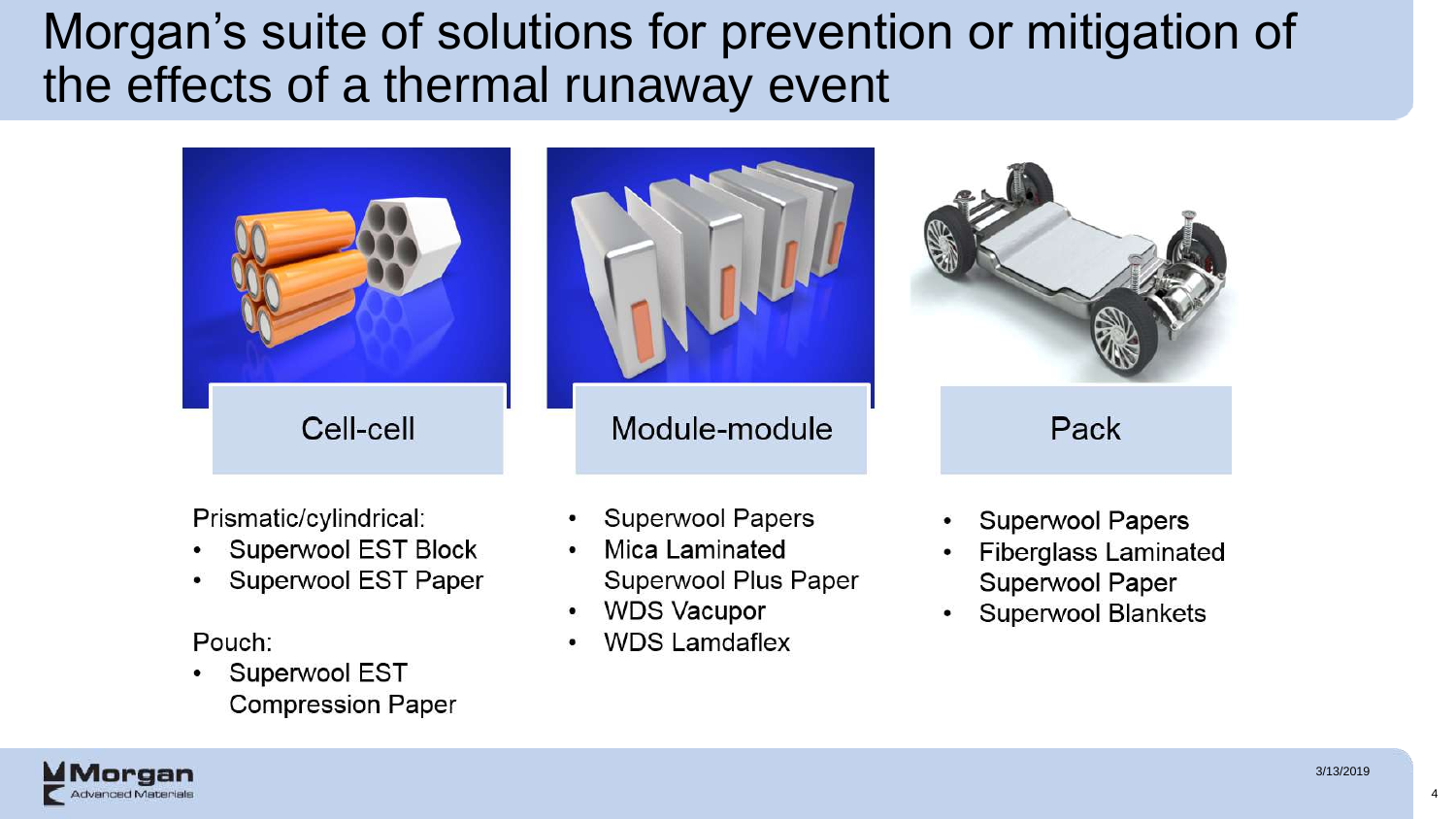## Morgan in energy storage